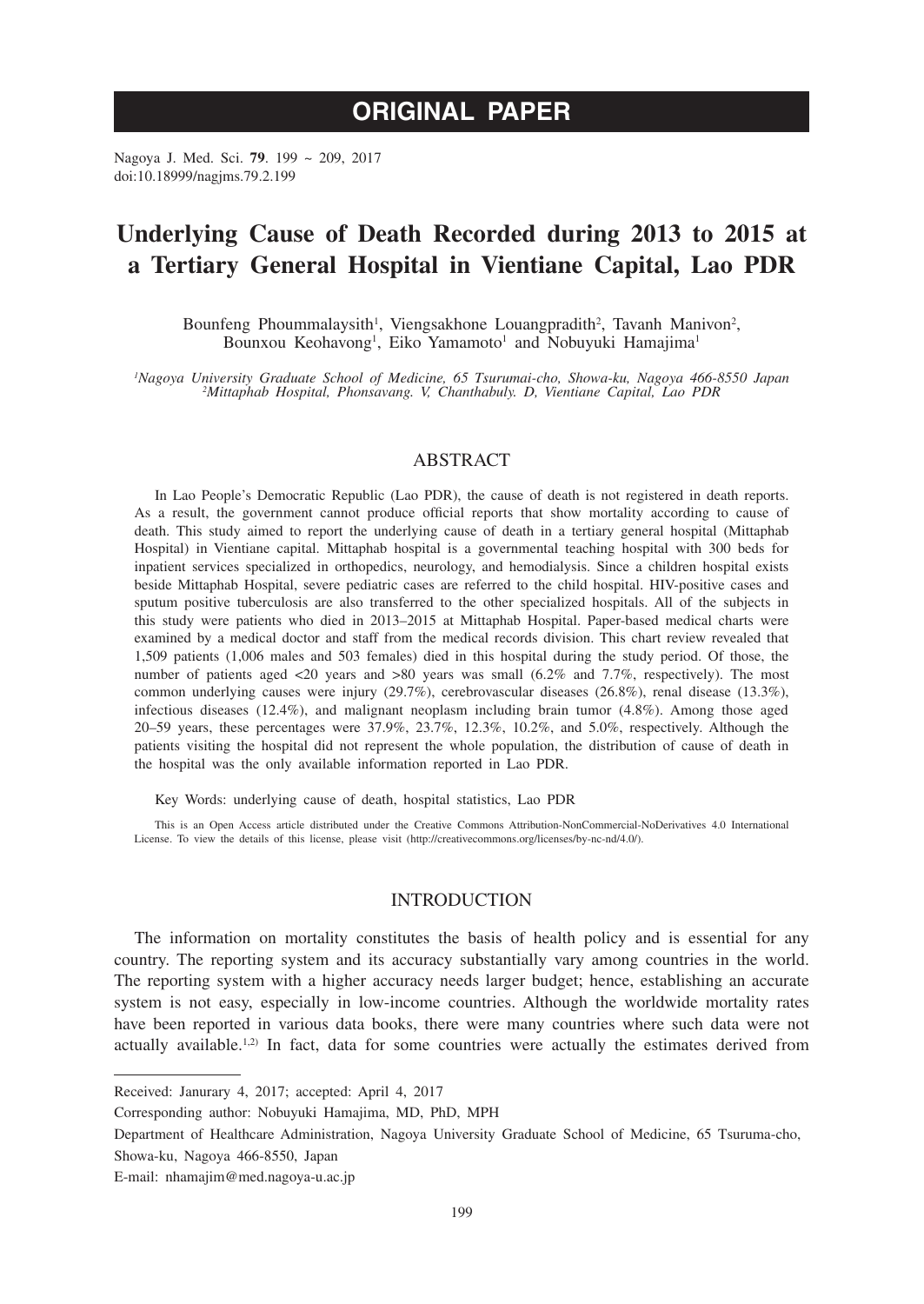the average figures reported by the neighboring countries.<sup>3)</sup>

In general, the causes of death are classified by the WHO International Statistical Classification of Diseases and Related Health Problems  $10<sup>th</sup>$  Revision (ICD-10) which contains 22 chapters covering  $2,046$  categories of diseases.<sup>4,5)</sup> When there are two or more causes of death, one is selected for coding and reporting purposes. It is called underlying cause of death, defined by the WHO as "the disease or injury which initiated the train of morbidity events leading directly to death; or the circumstances of the accident or violence which produced the fatal injury." Based on this concept, a set of rules are used for coding the underlying cause of death.<sup>6</sup> Since deaths occur where medical professionals and technologies are unavailable, additional ways to determine the cause of death such as verbal autopsy, are needed.<sup>7</sup> When in-hospital mortality in developing countries is described, the classification is heavily influenced by the diagnostic methods and processes at each hospital. Therefore, the classification has to be modified according to the level of hospitals.<sup>8-11)</sup>

Lao People's Democratic Republic (Lao PDR) is a land-locked country with a population of 6.54 million. The country has 18 provinces, 148 districts, and 8,573 villages. According to the government estimates, the mortality was  $6.3$  deaths per  $1,000$  in  $2010^{12}$  Although a medical university, University of Health Science, in Vientiane Capital has been supplying the country with medical professionals, the number of medical personnel was insufficient (41 doctors and 129 nurses/midwives per 100,000 population) in 2015, according to government reports. In addition, the difference in the distribution of medical professionals between urban and rural is very large.12,13) Therefore, the government cannot request underlying causes of death to be included in the mortality reports, as this would add to the medical personnel's heavy workload. As a result, the government cannot produce official reports stating the mortality rate of each cause of death. On the other hand, several hospitals have been recording the cause of death for patients. This information is very important to estimate the percentages of each cause in the whole country. This study was conducted to report the causes of death among patients at Mittaphab Hospital in Vientiane Capital, a tertiary hospital that has an ability to identify causes of death for dead patients.

## MATERIALS AND METHODS

## *Characteristics of Mittaphab Hospital*

In Lao PDR, there are 5 central general hospitals and 3 special hospitals as tertiary/secondary hospitals. Mittaphab hospital, established in 1988, is one of the 5 general hospitals located in Vientiane capital. It is a governmental teaching hospital with 300 beds for inpatient services including an emergency room, which prioritizes orthopedics, neurology, and hemodialysis cases. The hemodialysis machine was introduced in 1990, and about 13 machines were functional as of October 2016. The medical staff consisted of 103 medical doctors, 225 nurses, and 22 midwives as of 2015. The hospital had 13 operation rooms, one computer tomography (CT) unit introduced in 2006, and one magnetic resonance imaging (MRI) unit introduced in 2015. As for laboratory tests, CEA, PSA, HCG, and AFP were available. Department of obstetrics and gynecology had 15 beds with 1,314 childbirths in 2014. Since a children hospital exists beside Mittaphab Hospital, severe pediatric cases are referred to the child hospital. HIV-positive cases and sputum positive tuberculosis are also transferred to the other specialized hospitals.

#### *Subjects*

Subjects were patients who died at Mittaphab Hospital between January 2013 and December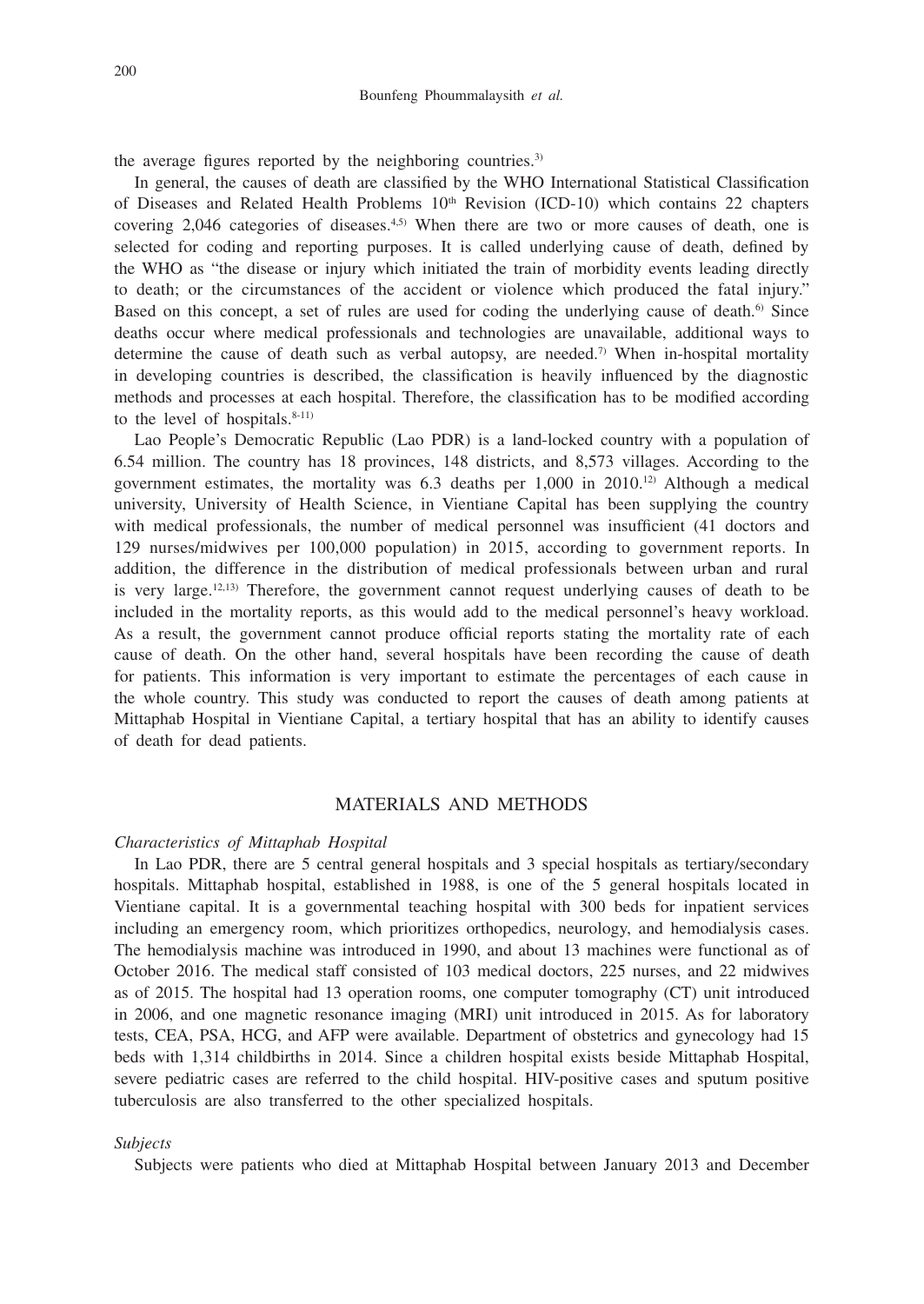2015 (489 in 2013, 475 in 2014, and 545 in 2015; in total, 1,509). Discharge due to death was recorded as being within the same month of admission or the following month for the 1,476 cases out of 1,509 cases.

### *Data collection*

Mittaphab Hospital uses paper-based medical charts, but routinely makes summary tables on selected items for administrative purposes. The data for this study were provided on an EXCEL spread sheet that summarized the information in medical records. The data were entered by a medical doctor and a few staff of medical records division. Patients' name, address, date of birth, and date of death were not included on the sheet, while year and month of admission and death were entered. The identification numbers linked to the original medical charts were kept at Mittaphab Hospital.

#### *Classification of cause*

Underlying cause of death was classified based on ICD-10. Since the availability of clinical information and data for time of diagnosis were limited on the medical charts, the underlying cause of death was unclear in many cases. When two or more causes were described, the underlying cause was selected in the order of injury, cancer, specified blood disease (aplastic anemia, idiopathic thrombopenia, and thalassemia), apoplexy (hemorrhage, infarction, and unspecified), specific infectious disease (tuberculosis, dengue fever, malaria, leptospirosis, meningitis, and abscess), myocardial infarction, specific serious conditions due to diabetes mellitus (ketoacidosis, hyperosmolar hyperglycemic syndrome, and hypoglycemia), liver cirrhosis, pneumonia, sepsis, chronic renal failure, gastrointestinal bleeding, acute kidney injury, heart failure, unspecified diabetes mellitus, hypertension.

## *Statistical methods*

Confidence intervals (CI) of percentages were calculated based on a binomial distribution. The proportions were tested by a Fisher's exact test. The calculations were conducted by STATA version 11.0 (StataCorp. College Station, TX, USA).

## *Ethical issues*

The data was anonymous, and the permission of Mittaphab Hospital was obtained for this analysis. This study was approved by Ethics Committee at Nagoya University Graduate School of Medicine (approval number 8318).

## RESULTS

#### *Characteristics of subjects*

The study subjects were 1,006 males and 503 females; 496 cases in 2013, 486 cases in 2014 cases, and 527 cases in 2015. As shown in Table 1, the number of children aged less than 10 years were 7; the youngest was 3 months old, there were 2 children aged two years, 1 child aged three years, 1 child aged four years, and 2 children aged five years. Death among those aged 50–59 years were more common than that of other age groups. Those aged 80 years and older were 7.7%. The majority (68.7%) lived in Vientiane Capital, and those from the closest province, Vientiane Province, was 20.5%.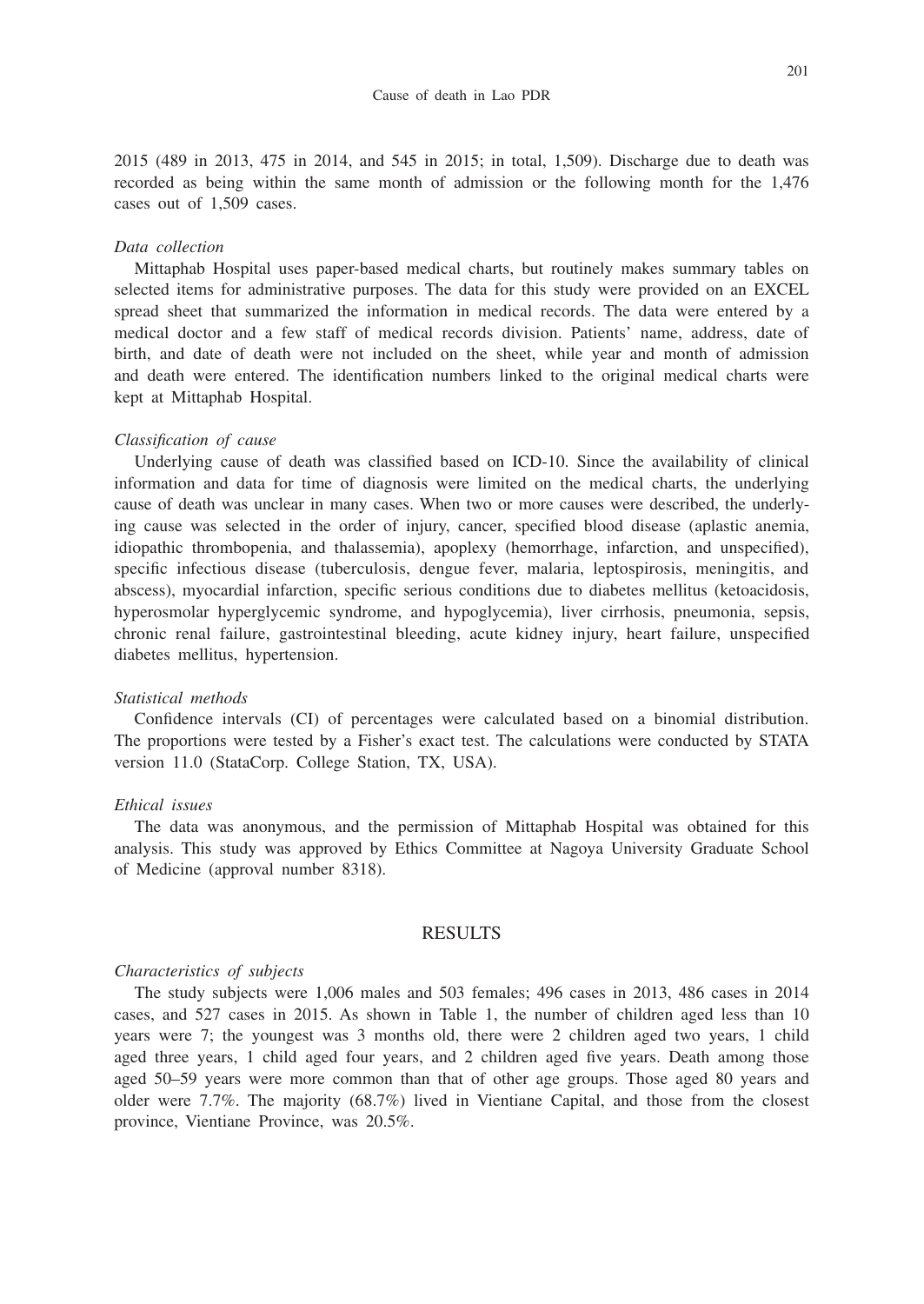| Characteristics        | Males      | Females    | Total<br>N $(\%)$ |  |
|------------------------|------------|------------|-------------------|--|
|                        | N $(\%)$   | N $(\%)$   |                   |  |
| Total                  | 1,006(100) | 503 (100)  | 1,509(100)        |  |
| Age at visit/admission |            |            |                   |  |
| $0 - 9$                | 3(0.3)     | 4(0.8)     | 7(0.5)            |  |
| $10 - 19$              | 57 ( 5.7)  | 29(.5.8)   | 86 ( 5.7)         |  |
| $20 - 29$              | 149 (14.8) | 34(6.8)    | 183 (12.1)        |  |
| $30 - 39$              | 127(12.6)  | 39(7.8)    | 166(11.0)         |  |
| $40 - 49$              | 134(13.3)  | 67(13.3)   | 201 (13.3)        |  |
| $50 - 59$              | 199 (19.8) | 108(21.5)  | 307(20.3)         |  |
| $60 - 69$              | 151(15.0)  | 95 (18.9)  | 246 (16.3)        |  |
| $70 - 79$              | 122(12.2)  | 73 (14.5)  | 195 (12.9)        |  |
| $80 -$                 | 63(6.3)    | 53 (10.5)  | 116(7.7)          |  |
| Unknown                | 1(0.1)     | 1(0.2)     | 2(0.1)            |  |
| Residency              |            |            |                   |  |
| Vientiane Capital      | 693 (69.2) | 343 (68.2) | 1,036(68.7)       |  |
| Vientiane Province     | 130 (12.9) | 82 (16.3)  | 212 (14.0)        |  |
| The others             | 183 (18.2) | 78 (15.5)  | 261 (17.3)        |  |
| Year of death          |            |            |                   |  |
| 2013                   | 329 (32.7) | 167(33.2)  | 496 (32.9)        |  |
| 2014                   | 317 (31.5) | 169(33.6)  | 486 (32.2)        |  |
| 2015                   | 360 (35.8) | 167(33.2)  | 527 (34.9)        |  |

**Table 1** Characteristics of died cases in Mittaphab Hospital in 2013–15

#### *Underlying causes of death among the subjects of the study*

Table 2 shows the underlying causes of death according to the selection rule described in the Materials and Methods section. The order of disease category is the same, excluding "others" and some of the subcategories that were unspecific.

Injury/suicide/intoxication including traffic accidents, accidental injuries, suicide, and homicide, was the most frequent;  $29.7\%$  (95%CI,  $27.4-32.1\%$ ). It was significantly (p<0.001) higher in males (36.5%, 95%CI 33.5–39.5%) than in females (16.1%, 95%CI 13.0–19.6%). Since no information was available for the reason of bleeding  $(n=17)$  and hypovolemic shock  $(n=3)$  in Table 3, those were not included here. Malignant neoplasm including brain tumor was 72 (4.8%, 95% CI 3.8–6.0); 4.6% (95% CI 3.4–6.1) in males and 5.2% (95% CI 3.4–7.5) in females. The most common cause of death was liver cancer  $(n=23)$ , followed by brain tumor  $(n=20)$ , leukemia  $(n=7)$ , and stomach cancer  $(n=4)$ . There were no cases with cervical cancer, but one case was with "pelvic tumor". Cerebrovascular disease was 26.8% (95%CI, 24.6–29.2%). Females had a significantly (p=0.003) higher percentage than males. Hemorrhage  $(20.7\%, 95\% \text{CI } 18.7-22.8\%)$ was more frequent than infarction  $(5.5\%, 95\% \text{ CI } 4.4-6.8\%).$  Infectious diseases excluding hepatitis were 12.4 (95%CI 10.8–14.2%). It was significantly ( $p=0.002$ ) higher in females (16.3%, 95%CI 13.2–19.8%) than in males (10.4%, 95%CI 8.6–12.5%). As mentioned above, patients diagnosed with HIV/AIDS and tuberculosis were sent to specialized facilities; however, tuberculosis was listed as a cause of death among 5 males and 3 females. There were 3 males and 1 female with dengue fever, 1 male with malaria, 2 males with leptospirosis, 5 males and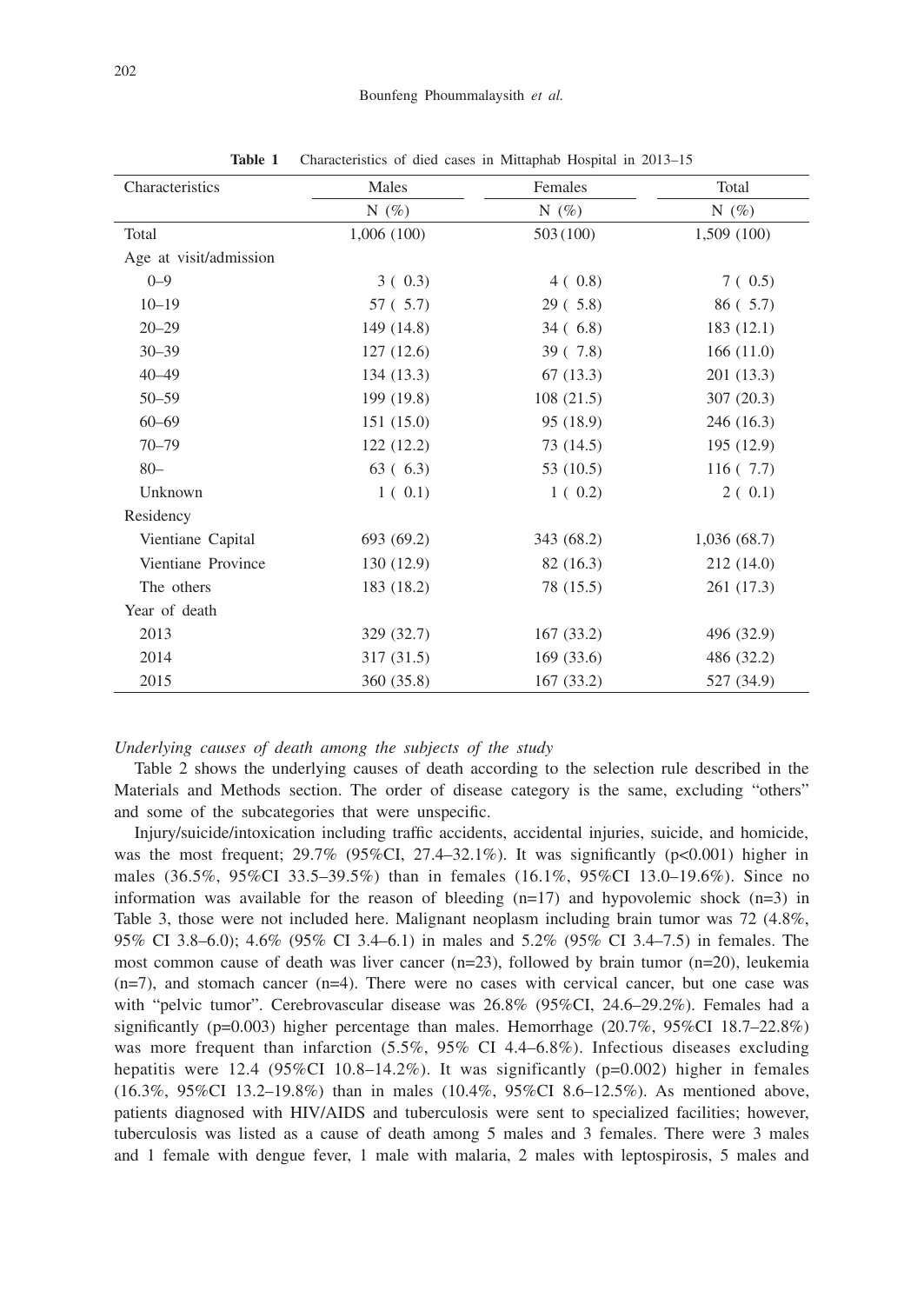| Diagnosis                          | Males      | Females   | Total           |  |
|------------------------------------|------------|-----------|-----------------|--|
|                                    | N $(\%)$   | N $(\%)$  | N $(\%)$        |  |
| Injury                             | 367 (36.5) | 81(16.1)  | 448 (29.7)***   |  |
| Head injury                        | 323 (32.1) | 64 (12.7) | $387(25.6)$ *** |  |
| Other sites*1                      | 33(3.3)    | 14(0.3)   | 47(3.1)         |  |
| Suicide/intoxication <sup>*2</sup> | 11(1.1)    | 3(0.6)    | 14(0.9)         |  |
| <b>Malignant</b> neoplasm          | $46(+4.6)$ | 26(.5.2)  | 72 (4.8)        |  |
| Liver                              | 19(1.9)    | 4(0.8)    | 23(1.5)         |  |
| Brain <sup>*3</sup>                | 9(0.9)     | 11(2.2)   | 20(1.3)         |  |
| Leukemia                           | 4(0.4)     | 3(0.6)    | 7(0.5)          |  |
| Stomach                            | 2(0.2)     | 2(0.4)    | 4(0.3)          |  |
| Lymphoma                           | 2(0.2)     | 1(0.2)    | 3(0.2)          |  |
| Gall bladder                       | 1(0.1)     | 1(0.2)    | 2(0.1)          |  |
| Bile duct                          | 1(0.1)     | 1(0.2)    | 2(0.1)          |  |
| Lung                               | 2(0.2)     | 0(0.0)    | 2(0.1)          |  |
| Colorectum                         | 2(0.2)     | 0(0.0)    | 2(0.1)          |  |
| Others*4                           | 3(0.3)     | 2(0.4)    | 5(0.3)          |  |
| Unknown                            | 1(0.1)     | 1(0.2)    | 2(0.1)          |  |
| Blood disease*5                    | 4(0.4)     | 7(1.4)    | 11(0.7)         |  |
| Cerebrovascular disease*6          | 245 (24.4) | 160(31.8) | 405 (26.8)**    |  |
| Hemorrhage                         | 195 (19.4) | 117(23.3) | 312 (20.7)      |  |
| Infarction                         | 44 (4.4)   | 39(7.8)   | 83 ( $5.5$ )**  |  |
| Infectious disease*7               | 105(10.4)  | 82(16.3)  | 187 $(12.4)$ ** |  |
| Tuberculosis                       | 5(0.5)     | 3(0.6)    | 8(0.5)          |  |
| Pneumonia                          | 20(2.0)    | 12(2.4)   | 32(2.1)         |  |
| Sepsis                             | 46(4.6)    | 49 (9.7)  | 95 $(6.3)$ ***  |  |
| Heart disease*8                    | 36(.3.6)   | 17(.3.4)  | 53(3.5)         |  |
| MI                                 | 15(1.5)    | 7 (1.4)   | 22(.1.5)        |  |
| Heart failure                      | 17(1.7)    | 8 ( 1.6)  | 25(1.7)         |  |
| Diabetes mellitus <sup>*6</sup>    | 9(0.9)     | 13(2.6)   | $22(.1.5)$ *    |  |
| DKA/HHS/coma                       | 3(0.3)     | 5(1.0)    | 8(0.5)          |  |
| Hypoglycemia                       | 3(0.3)     | 5(1.0)    | 8(0.5)          |  |
| Cirrhosis/hepatitis                | 31(.3.1)   | 10(2.0)   | 41(2.7)         |  |
| Renal disease*9                    | 121(12.0)  | 79 (15.7) | $200(13.3)*$    |  |
| <b>CKD/ESRD</b>                    | 113(11.2)  | 76(15.1)  | 189 $(12.5)$ *  |  |
| <b>Others</b>                      | 43(4.3)    | 28(.5.6)  | 71(4.7)         |  |
| Total                              | 1,006(100) | 503 (100) | 1,509 (100)     |  |

**Table 2** Main underlying cause of death at Mittapab Hospital in 2013–15

Statistically signifiant difference between males and females (\*p<0.05, \*\*p<0.01, and \*\*\*p<0.001). \*1Includes 2 with suicide, 9 with intoxication, and 2 gunshots, \*2includes 2 with electic shock, 1 with burn, and 1 with drowning, \*3includes brain tumor, \*4includes multiple myeloma (one male), cancer of the nasal sinus (one female), the thyroid (one male), the pelvic (one female), and the prostate (one male), \*5includes 4 appastic anemia, 4 idiopathic thrombopenic purpura, and 3 thalassemia. \*6includes type unspecified, \*7includes the other types infectious diseases, \*8includes the other types of heart diseases, \*9includes 10 acute kidney injury and 1 nephrosis. CKD: chronic kidney diasese, DKA: diabetic ketoacidosis, ESRD: end-stage renal disease, HHS: hyperosmolar hyperglycemic syndrome, MI: myocardial infarction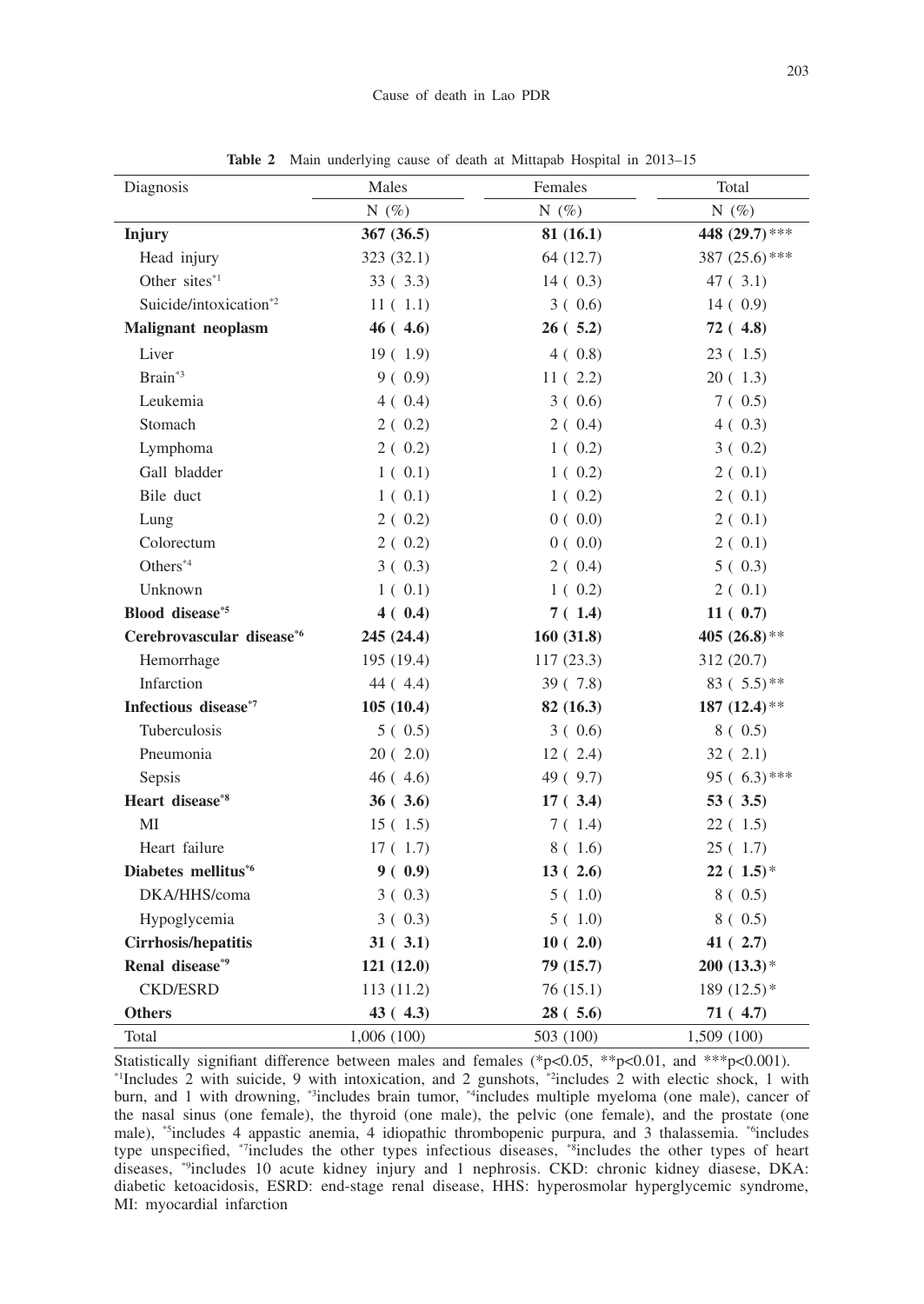| Diagnosis            | Males      | Females    | Total      |  |
|----------------------|------------|------------|------------|--|
|                      | N $(\%)^*$ | N $(\%)^*$ | N $(\%)^*$ |  |
| Bleeding             | 12(1.2)    | 5(1.0)     | 17(1.1)    |  |
| Internal hemorrhage  | 8(0.8)     | 0(0.0)     | 8(0.5)     |  |
| BI bleeding          | 3(0.3)     | 3(0.6)     | 6(0.4)     |  |
| Bleeding unspericied | 1(0.1)     | 2(0.4)     | 3(0.2)     |  |
| Hypovolemic shock    | 1(0.1)     | 2(0.4)     | 3(0.2)     |  |
| <b>SLE</b>           | 6(0.6)     | 2(0.4)     | 8(0.5)     |  |
| Hemothorax           | 3(0.3)     | 1(0.2)     | 4(0.3)     |  |
| Asthma               | 2(0.2)     | 2(0.4)     | 4(0.3)     |  |
| <b>COPD</b>          | 3(0.3)     | 0(0.0)     | 3(0.2)     |  |
| Gout                 | 3(0.3)     | 0(0.0)     | 3(0.2)     |  |
| Coma unspeficied     | 2(0.2)     | 0(0.0)     | 2(0.1)     |  |
| Miscellanous         | 11(1.1)    | 17(3.4)    | 28(1.9)    |  |

**Table 3** Specific underlying cause of death among 72 cases from "others" in Table 2

\* Calculated for 1,006 males, 506 females, and 1,509 both cases, respectively.

COPD: chronic obstractuve pulmonary disease, GI: gastrointestinal, SLE: systemic lupus erthematosis

1 female with meningitis, and 4 males and 1 female with abscess. Myocardial infarction deaths were found in 15 males and 7 females. Chronic kidney disease was the cause of death in 189 (12.5%, 95% CI 10.9–14.3) cases. Table 3 shows specific underlying causes of death among 72 cases that were classified into the category of "Others" in Table 2.

# *Underlying cause of death according to age at death*

Table 4 shows main underlying causes of death according to age group. Among those aged 10–19 years, the great majority of the deaths were due to injury (68.6%, 95% CI 57.7–78.2). Three cancer deaths were all from brain tumor. Among those aged 20 to 59 years, 325 (37.9%, 95%CI 34.7–41.3%) died from injury including 287 head injuries, 203 (23.7%, 95%CI 20.9–26.7%) from cerebrovascular disease including 170 hemorrhages and 28 infarctions, and 105 (12.3%, 95%CI 10.1–14.6%) from renal disease including 97 end stage renal disease (ESRD), and 87 (10.2%, 95%CI 8.2–12.4%) from infectious diseases, and 43 (5.0%, 95%CI 3.7–6.7%) from malignant neoplasms including 13 liver cancers and 13 brain tumors. Among the elderly aged 60 years or older, cerebrovascular disease (35.2%, 95%CI 31.2–39.3%) was the most common cause of death.

# *Listed causes/complications of death*

Information on the possible causes/complications of death were collected from medical charts. The collected were 2,623 in total; 651 cases (43.1%) with one cause, 664 cases (44.0%) with two causes, and 194 cases (12.9%) with three or more causes/complications. Since the underlying cause of death were selected based on the rule described in Materials and Methods, the diseases/conditions with lower priority were not counted in Tables 2 to 4. Accordingly, the listed common causes including the underlying causes were counted. Hypertension was listed in 93 cases (6.2%, 95%CI 5.0–7.5%), diabetes in 93 cases (6.2%, 95%CI 5.0–7.5%), chronic kidney disease/ESRD/acute kidney injury/nephrosis in 222 cases (14.7%, 95%CI 13.0–16.6%), liver cirrhosis/hepatitis in 44 cases (2.9%, 95%CI 2.1–3.9%), and sepsis/pneumonia in 198 cases (13.1%, 95%CI 11.5–14.9%).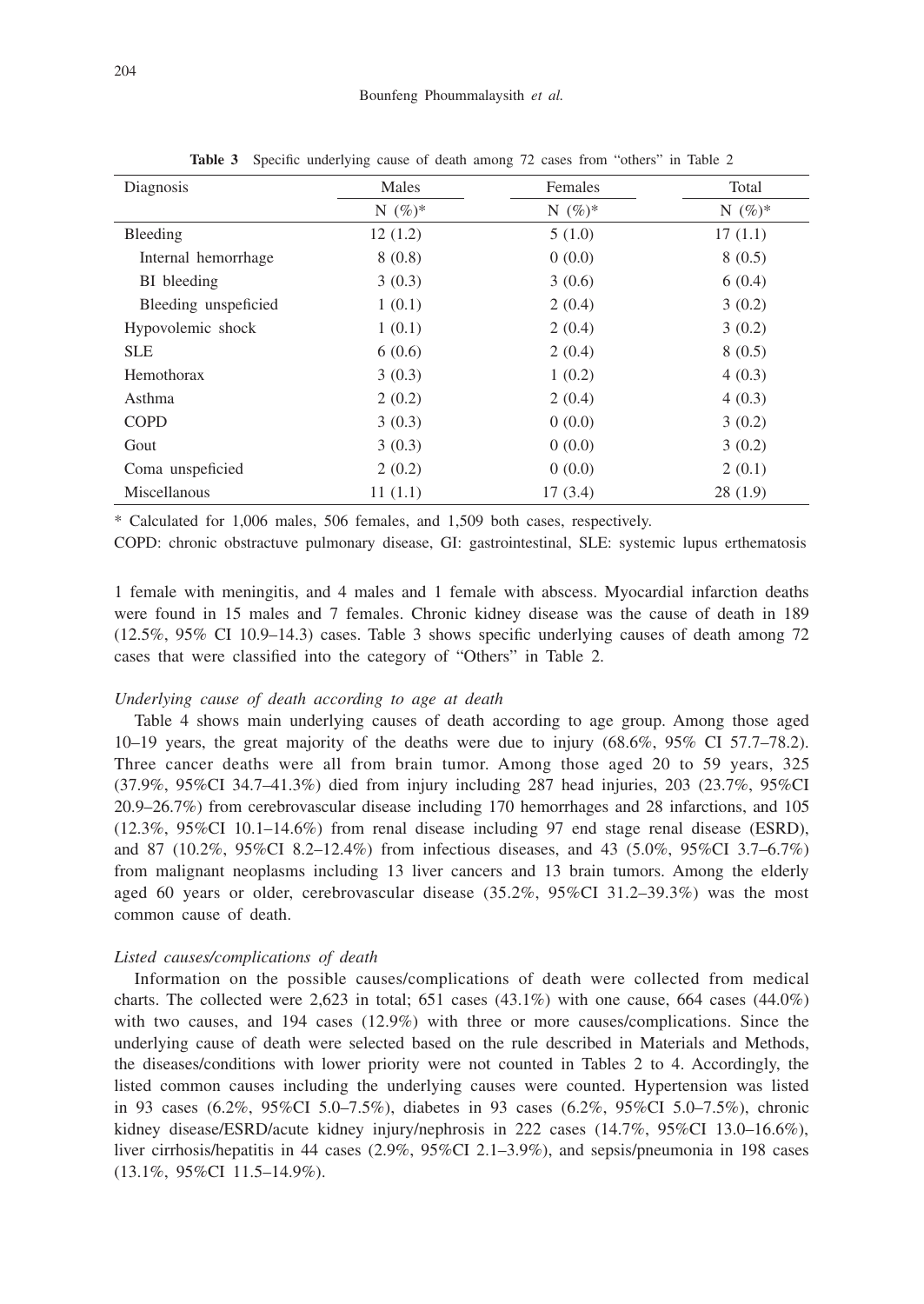| Diagnosis               | Males      | Females   | Total<br>N $(\%)$ |  |
|-------------------------|------------|-----------|-------------------|--|
|                         | N $(\%)$   | N $(\%)$  |                   |  |
| $10-19$ years           |            |           |                   |  |
| Injury                  | 45 (78.9)  | 14(48.3)  | 59 (68.6)         |  |
| Malignant neoplasm      | 2(3.5)     | 1(3.4)    | 3(3.5)            |  |
| Blood disease           | 0(0.0)     | 2(6.9)    | 2(2.3)            |  |
| Cerebrovascular         | 0(0.0)     | 5(17.2)   | 5(5.8)            |  |
| Infectious disease      | 4(7.0)     | 3(10.3)   | 7(.8.1)           |  |
| Heart disease           | 1(1.8)     | 0(0.0)    | 1(1.2)            |  |
| Diabetes mellitus       | 1(1.8)     | 0(0.0)    | 1(1.2)            |  |
| Cirrhosis/hepatitis     | 1(1.8)     | 0(0.0)    | 1(1.2)            |  |
| Renal disease           | 3(5.3)     | 0(0.0)    | 3(3.5)            |  |
| Others                  | 0(0.0)     | 4(13.8)   | 4(4.7)            |  |
| Total                   | 57 (100)   | 29 (100)  | 86 (100)          |  |
| $20 - 59$ years         |            |           |                   |  |
| Injury                  | 279 (45.8) | 46 (18.5) | 325 (37.9)        |  |
| Malignant neoplasm      | 23(3.8)    | 20(.8.1)  | 43(5.0)           |  |
| Blood disease           | 4(0.7)     | 5(2.0)    | 9(1.1)            |  |
| Cerebrovascular disease | 131(21.5)  | 72 (29.0) | 203 (23.7)        |  |
| Infectious disease      | 52(.8.5)   | 35 (14.1) | 87 (10.2)         |  |
| Heart disease           | 10(1.6)    | 7(2.8)    | 17(2.0)           |  |
| Diabetes mellitus       | 4(0.7)     | 6(2.4)    | 10(1.2)           |  |
| Cirrhosis/hepatitis     | 13(2.1)    | 5(2.0)    | 18(2.1)           |  |
| Renal disease           | 63(10.3)   | 42 (16.9) | 105(12.3)         |  |
| Others                  | 30(4.9)    | 10(4.0)   | 40 (4.7)          |  |
| Total                   | 609 (100)  | 248 (100) | 857 (100)         |  |
| 60 years or older       |            |           |                   |  |
| Injury                  | 40(11.9)   | 16(7.2)   | 56(10.1)          |  |
| Malignant neoplasm      | 21 ( 6.3)  | 5(2.3)    | 26(4.7)           |  |
| Blood disease           | 0(0.0)     | 0(0.0)    | 0(0.0)            |  |
| Cerebrovascular         | 113(33.6)  | 83 (37.6) | 196(35.2)         |  |
| Infectious disease      | 48 (14.3)  | 44 (19.9) | 92 (16.5)         |  |
| Heart disease           | 25 ( 7.4)  | 10(4.5)   | 35(6.3)           |  |
| Diabetes mellitus       | 4(1.2)     | 7(3.2)    | 11(2.0)           |  |
| Cirrhosis/hepatitis     | 17(5.1)    | 5(2.3)    | 22(.3.9)          |  |
| Renal disease           | 55 (16.4)  | 37(16.7)  | 92 (16.5)         |  |
| Others                  | 13(3.9)    | 14(6.3)   | 27 (4.8)          |  |
| Total                   | 336 (100)  | 221 (100) | 557 (100)         |  |

**Table 4** Main underlying cause of death according to age group at Mittapab Hospital in 2013–15

# *Diagnostic tests according to underlying cause of death*

Since the great majority of cases stayed at the hospital in a short period before death, applicable diagnosis tests were limited (Table 5). Except the cases of dead on arrival, blood tests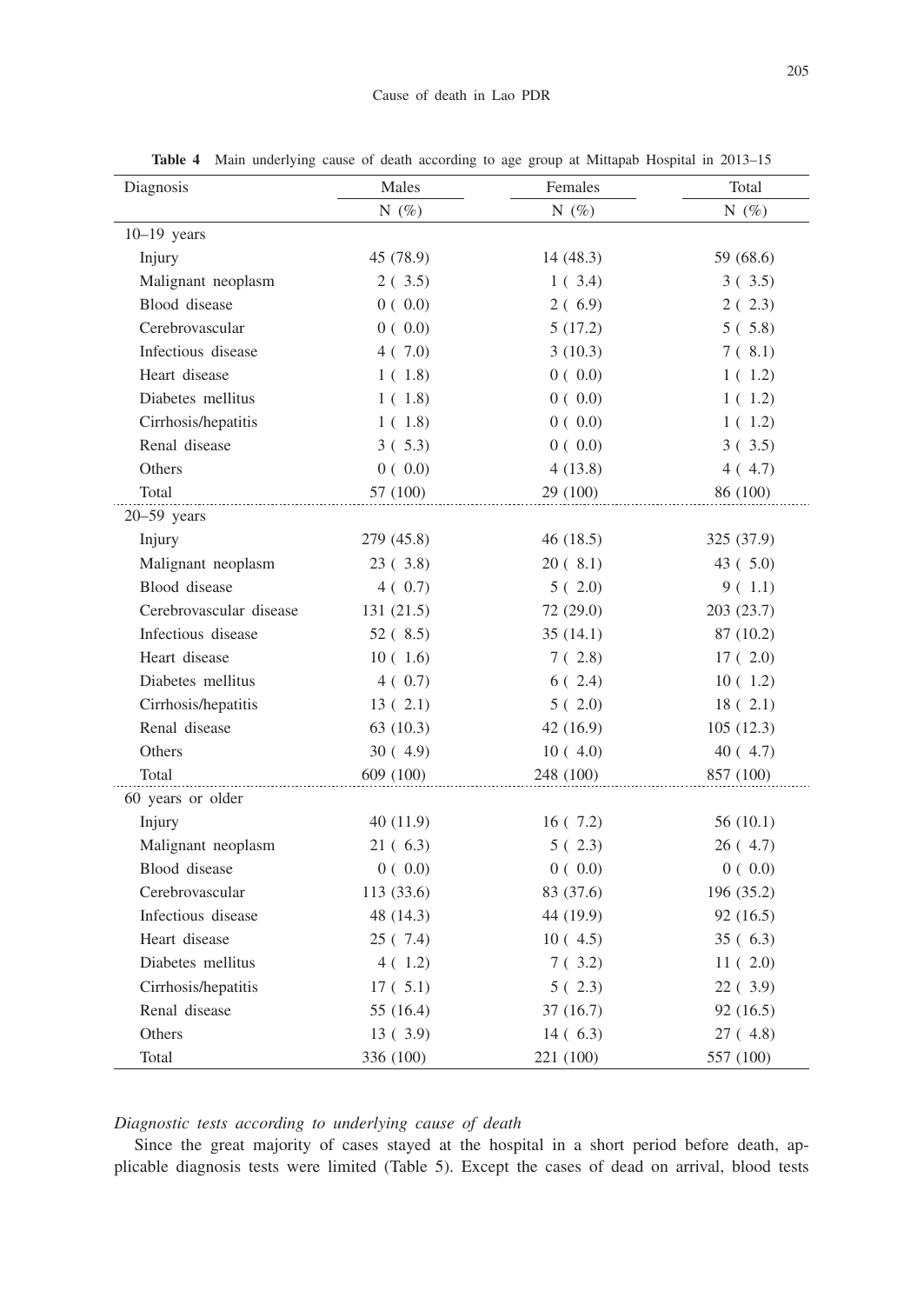| Underlying cause    | N     | Diagnosite tests |       |          |                |                |         |
|---------------------|-------|------------------|-------|----------|----------------|----------------|---------|
|                     |       | <b>Blood</b>     | ECG   | $X$ -ray | Ultra-         | <b>CT</b>      | $MRI^*$ |
|                     |       |                  |       |          | sound          |                |         |
| Total               | 1,509 | 1,497            | 1,257 | 479      | 90             | 743            | 7       |
| Injury              | 448   | 444              | 325   | 200      | 10             | 322            |         |
| Cancer              | 72    | 72               | 72    | 26       | 11             | 21             | 3       |
| Blood diseases      | 11    | 11               | 9     | 2        |                | $\overline{c}$ | 0       |
| Cerebrovascular     | 405   | 403              | 369   | 51       | 5              | 355            | 2       |
| Infectious disease  | 186   | 186              | 162   | 90       | 17             | 20             |         |
| Heart disease       | 53    | 53               | 53    | 19       | $\overline{4}$ | $\overline{c}$ | 0       |
| Diabetes mellitus   | 22    | 21               | 21    | 5        | $\Omega$       | $\overline{c}$ | 0       |
| Cirrhosis/hepatitis | 41    | 39               | 31    | 11       | 15             | $\overline{2}$ | 0       |
| Renal disease       | 200   | 198              | 165   | 37       | 19             | 9              | 0       |
| Others              | 71    | 70               | 60    | 38       | 8              | 8              | 0       |

**Table 5** Diagnostic tests provided according to the underlying cause of death

\* Introduced in 2015.

were provided for all cases. ECG, X-ray, Ultrasound imaging, CT, and MRI were conducted on an as needed basis.

All cases (n=53) with heart disease, mainly myocardial infarction, were diagnosis using with ECG. CT was performed on  $71.9\%$  (95%CI 67.5–76.0%) of 448 cases with injury and  $87.7\%$ (95%CI 84.0–90.7%) of 405 cases with cerebrovascular disease; 92.0% (95%CI 88.4–94.7%) of 312 cases with cerebral hemorrhage and 78.3% (95%CI 67.9–86.6%) of 83 cases with cerebral infarction. One cerebral hemorrhage patient and one cerebral infarction patient had a MRI test. Three out of 20 patients with brain tumor had a MRI test.

# DISCUSSION

#### *Main findings*

This was the first study to report the causes of death at a tertiary hospital in Lao PDR. Since children with a serious disease, those with HIV/AIDS and tuberculosis were sent to specialized hospitals, deaths of children and deaths from HIV/AIDS and tuberculosis were limited. Main underlying causes more than 10% were injury (29.7%), cerebrovascular diseases including cerebral hemorrhage and infarction (26.8%), renal diseases (13.3%), and infectious diseases (12.4%).

In Lao PDR, traffic accidents of motorcycle riders are a serious problem, mainly due to head or neck injury for no helmet riders,<sup>14)</sup> as reflected in this study. This study found that cerebral hemorrhage was more frequent than cerebral infarction. A relatively higher proportion of cerebral hemorrhage compared with Western countries was a consistent finding among Asian countries; the past in Japan<sup>15)</sup> and China,<sup>16)</sup> and the present among Asian countries.<sup>17,18)</sup>

# *Mortality data in Lao PDR*

Since the cause of death is not specified on death reports in Lao PDR, there is no data available on the causes of death for the whole country. Published information on the causes of death among adults in Lao PDR were as follows. Lua *et al.* identified 448 cancer deaths from 757 local health centers in 17 provinces/cities. In 2007–2008, the calculated mortality for various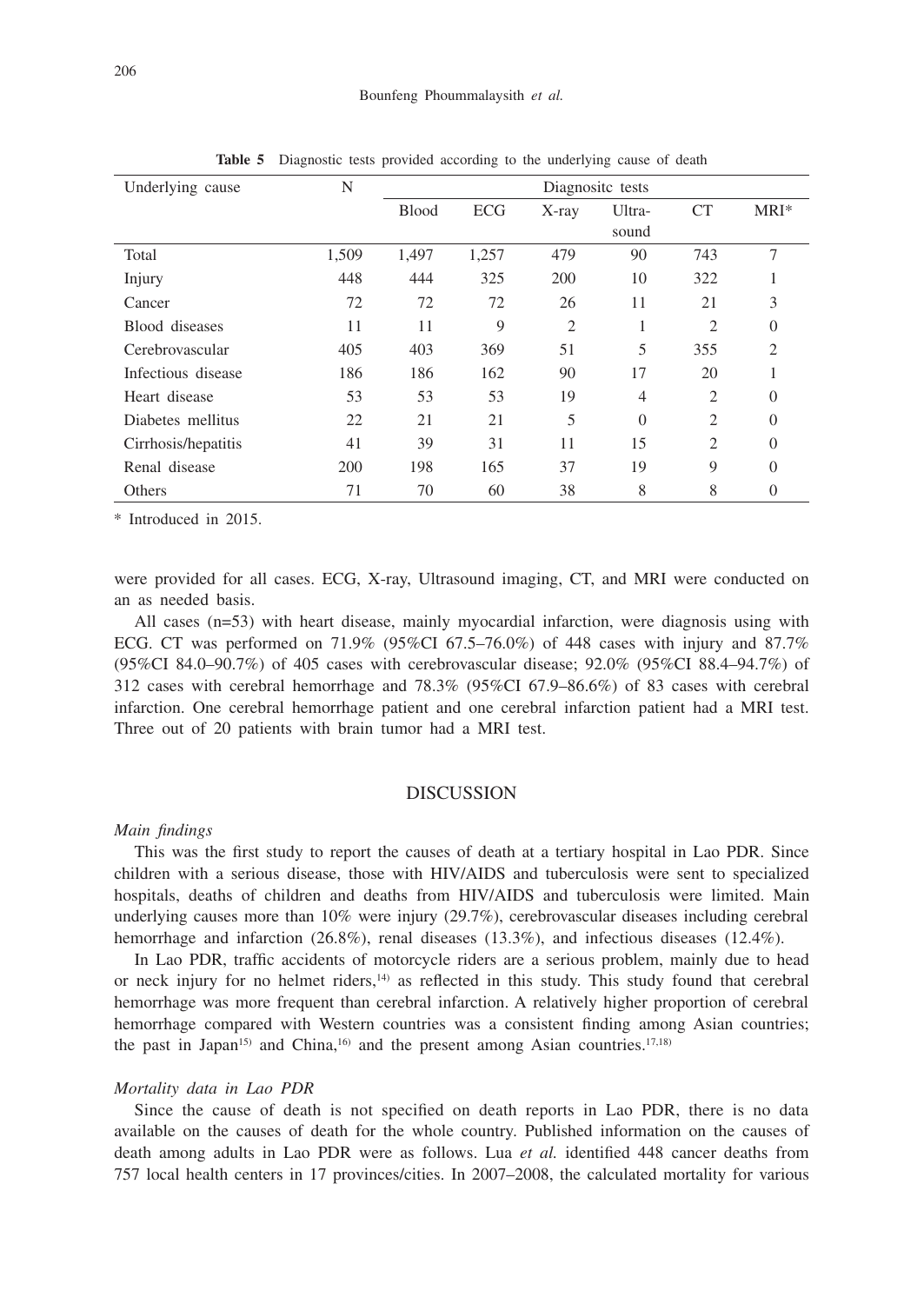cancers per 100,000 was 52.2 for liver, 19.0 for colorectum, 17.3 for lung, 7.2 for leukemia and lymphoma, and 6.9 for stomach in males, 28.4 for liver, 19.0 for colorectum, 14.0 for lung, 9.2 for cervix, and 7.1 for stomach in females.<sup>19)</sup> A high frequency of liver cancer found in this study was consistent with the previous studies, but the high frequency of brain tumor found in this study was not consistent with the report by Lua *et al.* Loo et al. reported that stroke was the third leading cause of death in Lao PDR based on the World Health Organisation's Ranking (http://www.worldlifeexpectancy.com/laos-coronary-heart-disease).20) Excluding the maternal and child mortality reports, no other reports were found in PubMed.

#### *Characteristics of patients who visit Mittaphab Hospital: representativeness*

This study dealt mainly with deaths among adults as shown in Table 1. The ratio of males to females was two to one, indicating that the access of females might be less than that of males. Since Mittaphab Hospital is a tertiary hospital, patients with serious diseases/injuries are transferred. Although emergency care was provided for the patients admitted with traffic injuries or those with cerebrovascular diseases, the patients have to pay for the services from out-of-pocket or using health insurance if they have one. If the patients are actually poor, the fees could be exempted. Since the transportation by ambulance from a place of accident to hospital is free of charge, it might be relatively rare that the emergency cases were not transferred to tertiary hospitals around Vientiane Capital. Accordingly, those with an emergency condition would have a larger chance to access the hospitals. On the other hand, those with chronic diseases such as liver failure or renal failure had to pay a large amount of money for long treatments. It would be difficult for poor people to access Mittaphab Hospital for chronic diseases. Although the data on income level of patients at Mittaphab Hospital was not available, relatively rich individuals seemed to have accessed the hospital for chronic diseases.

## *Accuracy of records on the causes of death*

Mittaphab Hospital has a computer system for management, but not for medical charts. Number of deaths were routinely reported from each department to the medical record section, and the summary data was entered for managerial purposes. This study was based on the routinely collected data on patients who died at the hospital. The accuracy of the data is influenced by the accuracy of 1) diagnosis, 2) description on findings, 3) record managing, 4) reporting to medical record section, and 5) data entry and analysis. Although the handling of the data collected from medical chart is important, its main limitation of accuracy is the diagnostic process depending on the available technology, as well as the recording of the basis on the diagnosis in medical charts.

In this study, the information on the usage of blood tests, ECG, X-ray test, CT, and MRI was collected to measure the accuracy of diagnosis. Although diagnosis of cancer usually requires pathological evidence, pathologic tests were conducted rarely in Lao PDR. In Mittaphab Hospital, tumor markers (CEA, PSA, HCG, and AFP) and CT were used for diagnosis in practice. The diagnosis of cerebrovascular diseases were mainly based on symptoms and CT while the diagnosis of myocardial infarction was based on  $ECG<sup>(21)</sup>$  Infectious diseases,<sup>22)</sup> thalassemia, ITP, diabetes mellitus, liver cirrhosis, and renal failure were diagnosed based on symptoms and blood tests which seemed to be acceptable for statistical purposes, even though there were some misdiagnosed cases.

In conclusion, this study reported the in-hospital mortality at a tertiary hospital in Vientiane, Lao PDR. The most frequent cause of death was injury, followed by cerebrovascular diseases, renal disease, infectious diseases, and malignant neoplasm including brain tumor. Although the distribution of underlying cause of death in the hospital did not completely reflect the whole population, it could provide the useful information on the mortality impact according to disease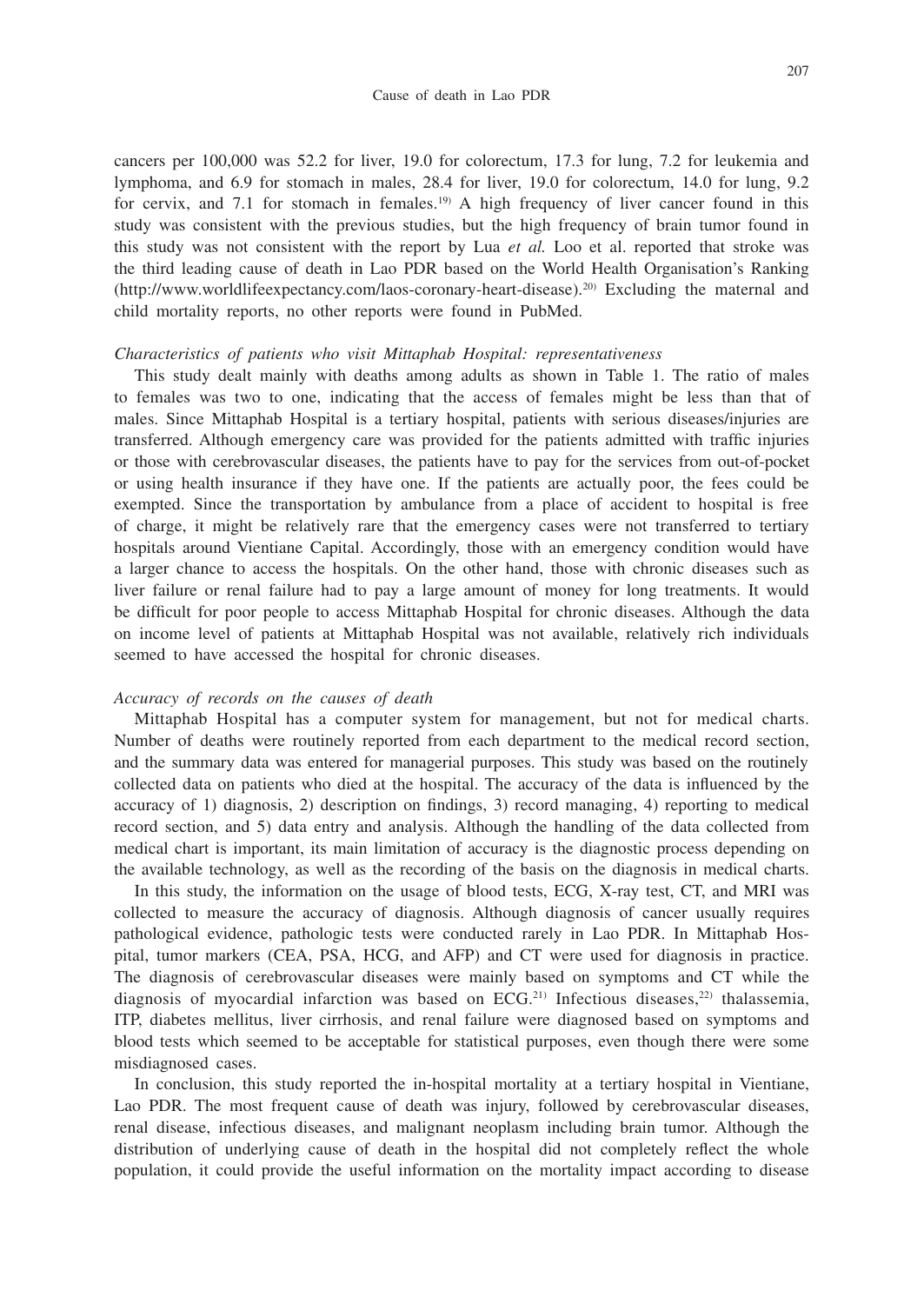to design health care systems in Lao PDR.

## ACKNOWLEDGMENTS

The authors are very thankful to Drs. Snong Thongsna, Laphin Myxayphonh, Phouthasone Phommachanh, Oulaivanh Phonesavanh and Mr. Viengthong Phonthilath for their technical supports.

# COMPETING INTERESTS

The authors declare that they have no competing interests.

## **REFERENCES**

- 1) World Health Organization. Annex A: summaries of the SDG health and health-related targets. In: *World Health Statistics 2016: Monitoring Health for SDGs, Sustainable Development Goals*. pp. 43–102, 2016, World Health Organization, Geneva.
- 2) United Nations. II. Global levels and trends in mortality. *In: World Mortality Report 2013*. pp. 11–25, 2013, United Nations, New York.
- 3) Shin H-R, Carlos MC, Varghese C. Cancer control in the Asia Pacific region: current status and concerns. *Jpn J Clin Oncol*, 2012; 42: 867–881.
- 4) World Health Organization. *International Statistical Classification of Diseases and Related Health Problems 10th Revision*. World Health Organization.
- 5) Mony PK, Nagaraj C. Health information management: An introduction to disease classification and coding. *Natl Med J India*, 2007; 20; 307–310.
- 6) World Health Organization. *International Statistical Classification of Diseases and Related Health Problems 10th Revision. Volume 2 Instruction Manual Fifth edition 2016*. World Health Organization.
- 7) Leitao J, Chandramohan D, Byass P, Jakob R, Bundhamcharoen K, Choprapawon C, *et al.* Revision the WHO verbal autopsy instrument facilitate routine cause-of-death monitoring. *Glob Health Action*, 2013; 6: 21518.
- 8) Murray CJL, Lopez AD, Barofsky JT, Bryson-Cahn C, Lozano R. Estimating population cause-specific mortality fractions from in-hosiptal mortality: validation of a new method. *PLoS Med*, 2007; 4: e326.
- 9) Yusuf HR, Akhter HH, Chowdhury ME, Rochat RW. Causes of death among women aged 10–50 years in Bangladesh, 1996–1997. *J Health Popul Nutr*, 2007; 25: 302–311.
- 10) Burqer EH, Groenewald P, Bradshaw D, Ward AM, Yudkin PL, Volmink J. Validation study of cause of death statistics in Cape Town, South Africa, found poor agreement. *J Clin Epidemiol*, 2012; 65: 309–316.
- 11) Aqampodi S, Wickramaqu K, Aqampodi T, Thennakoon U, Jayathilaka N, Karunarathna D, *et al.* Maternal mortality revisited: the application of the new ICD-MM classification system in reference to maternal deaths in Sri Lanka. *Reprod Health*, 2014; 11: 17.
- 12) Tangcharoensathien V, Patcharanarumol W eds. *The Lao People's Democratic Republic Health System Review. Health System in Transition Vol 4, No 1*. Geneva: Publications of World Health Organization; 2014.
- 13) Theppanya K, Phathammavong O, Rotem A. Strenthening the engagement of provinces in health workforce planning and management: a case study from Lao PDR. *J Epidemiol*, 2016; 26: 337–347.
- 14) Fong MC, Measelle JR, Dwyer JL, Taylor YK, Mobasser A, Strong TM, *et al.* Rates of motorcycle helmet use and reasons for non-use among adults and children in Luang Prabang, Lao People's Democratic Republic. *BMC Public Health*, 2015; 15: 970.
- 15) Shimamoto T, Iso H, Iida M, Komachi Y. Epidemiology of cerebrovascular diseases: stroke epidemic in Japan. *J Epidemiol*, 1996; 6: S43–S47.
- 16) Shi F, Hart RG, Sherman DG, Tegeler CH. Stroke in the People's Republic of China. *Stroke*, 1989; 20: 1581–1585.
- 17) Krishnamurthi RV, Feigin VL, Forouzanfar MH, Mensah GA, Connor M, Bennett DA, *et al.* Global and regional burden of first-ever ischaemic and haemorrhagic stroke during 1990–2010: findings from the Global